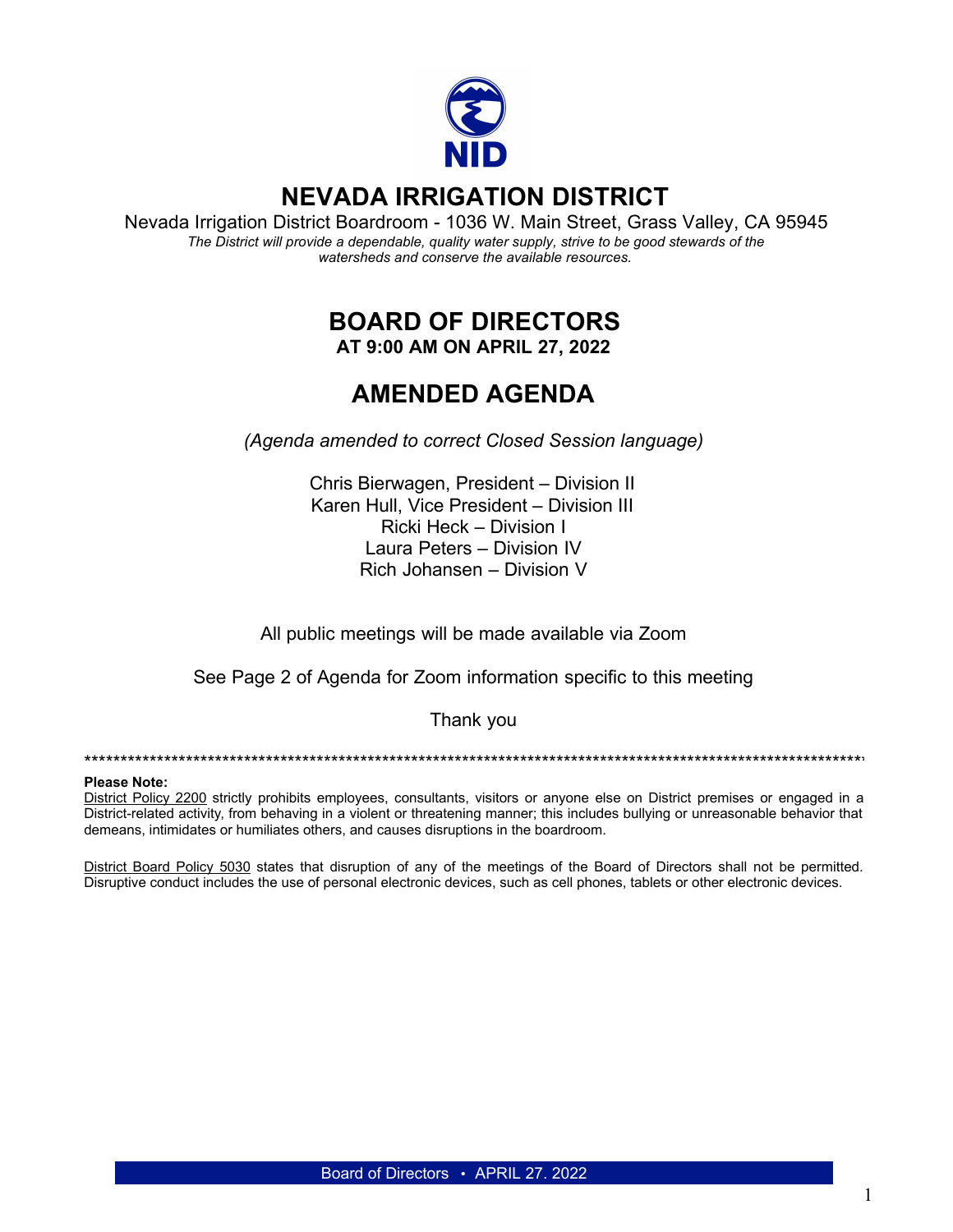#### **ZOOM WEBINAR**

To participate via Zoom, click the following: <https://us02web.zoom.us/j/81938598076> To join audio using telephone: (669) 900-6833 or (346) 248-7799 or (253) 215 8782 Webinar ID: **819 3859 8076**

Or One tap mobile: US: +16699006833,,81938598076# or +12532158782,,81938598076#

#### **1. STANDING ORDERS**

- Call the Meeting to Order
- Pledge of Allegiance
- Roll Call

### **2. PUBLIC COMMENT ON ITEMS NOT ON THE AGENDA**

\*Please limit comments to three (3) minutes per person

#### **3. CONSENT AGENDA**

- 3.A Approve the Minutes of the regular meeting on March 23, 2022 [3A-Final.docx](https://legistarweb-production.s3.amazonaws.com/uploads/attachment/pdf/1344538/Wk_Copy_of_Minutes_03-23-2022.pdf)
- 3.B Approve the Minutes of the special meeting on March 28, 2022 [3B-Final.docx](https://legistarweb-production.s3.amazonaws.com/uploads/attachment/pdf/1343571/Wk_Copy_of_Minutes_03-28-2022.pdf)
- 3.C Establish District Policy 5300 Ad Hoc Committees Adopt **Resolution No. 2022-20** (Establishing District Policy 5300 – Ad Hoc Committees) [3C-Final.pdf](https://legistarweb-production.s3.amazonaws.com/uploads/attachment/pdf/1344668/3C-Final.pdf)
- 3.D District Policy 5040 Board Actions and Decisions Adopt **Resolution No. 2022-25** (Updates to District Policy 5040 - Board Actions and Decisions) [3D-Final.pdf](https://legistarweb-production.s3.amazonaws.com/uploads/attachment/pdf/1344839/3D-Final.pdf)
- 3.E Warrants, Project and Facilities Report and Investment Transactions Report Ratify the issuance of warrants by receiving and filing the Check Registers, Project and Facility Report and Investment Transaction Report for the period March 19 to April 8, 2022 [3E-Final.pdf](https://legistarweb-production.s3.amazonaws.com/uploads/attachment/pdf/1344588/3E-Final.pdf)

#### **4. GENERAL ORDERS**

- 4.A Watershed Department Budget Adjustment & Contract Approval Adopt **Resolution 2022-26** (English Meadow Restoration Project Budget Amendment and Contractor Expense), approve Project contract expense and authorize the General Manager to execute the appropriate documents [4A-Final.pdf](https://legistarweb-production.s3.amazonaws.com/uploads/attachment/pdf/1344758/4A-Final.pdf)
- 4.B NID Off Season Water Services Review and discuss the water services offered by NID during the offseason (winter months) [4B-Final.pdf](https://legistarweb-production.s3.amazonaws.com/uploads/attachment/pdf/1343327/04272022_NID_Off_Season_Water_Services.pdf)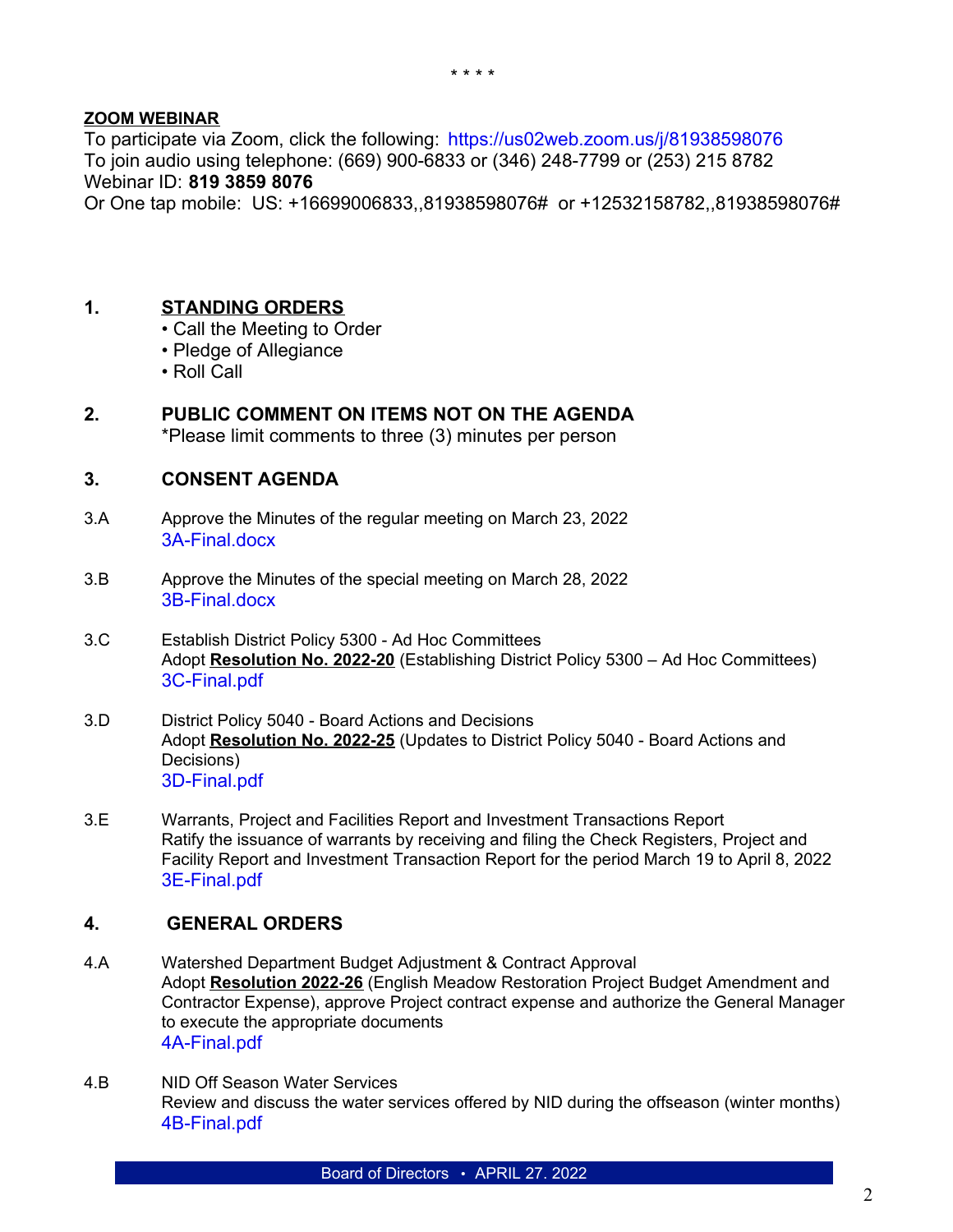4.C Temporary Service Location Program - Proposed Modifications Review and provide input on proposed modifications to Rules and Regulations 10.12 Temporary Service Location [4C-Final.pdf](https://legistarweb-production.s3.amazonaws.com/uploads/attachment/pdf/1344892/4C-Final.pdf)

### **5. GENERAL MANAGER'S REPORT:**

The General Manager will provide a report on current activities within the District of interest to the public and the Board. Items to be discussed by the General Manager will be conditions of current water supply and water sales, legislative or regulatory items of interest not yet requiring action, and public affairs activities occurring within the District directly or indirectly involving District operations

#### **6. BOARD OF DIRECTORS ITEMS / REPORTS:**

Directors may provide brief reports on meetings, conferences, and seminars attended by the Directors of interest to the District and the public. Directors may also report on community comments and activities of interest.

#### **7. PUBLIC COMMENT ON ITEMS TO BE CONSIDERED IN CLOSED SESSION**

#### **8. CLOSED SESSION**

CLOSED SESSION CONFERENCE WITH LEGAL COUNSEL – ANTICIPATED LITIGATION (Government Code § 54956.9(d)(2) or (d)(3).) Significant exposure to litigation; one case.

#### **9. ADJOURN**

The next regular meeting of the Board of Directors will be held on May 11, 2022 at 9:00 a.m. at the District's Business Center located at 1036 West Main Street, Grass Valley, California.